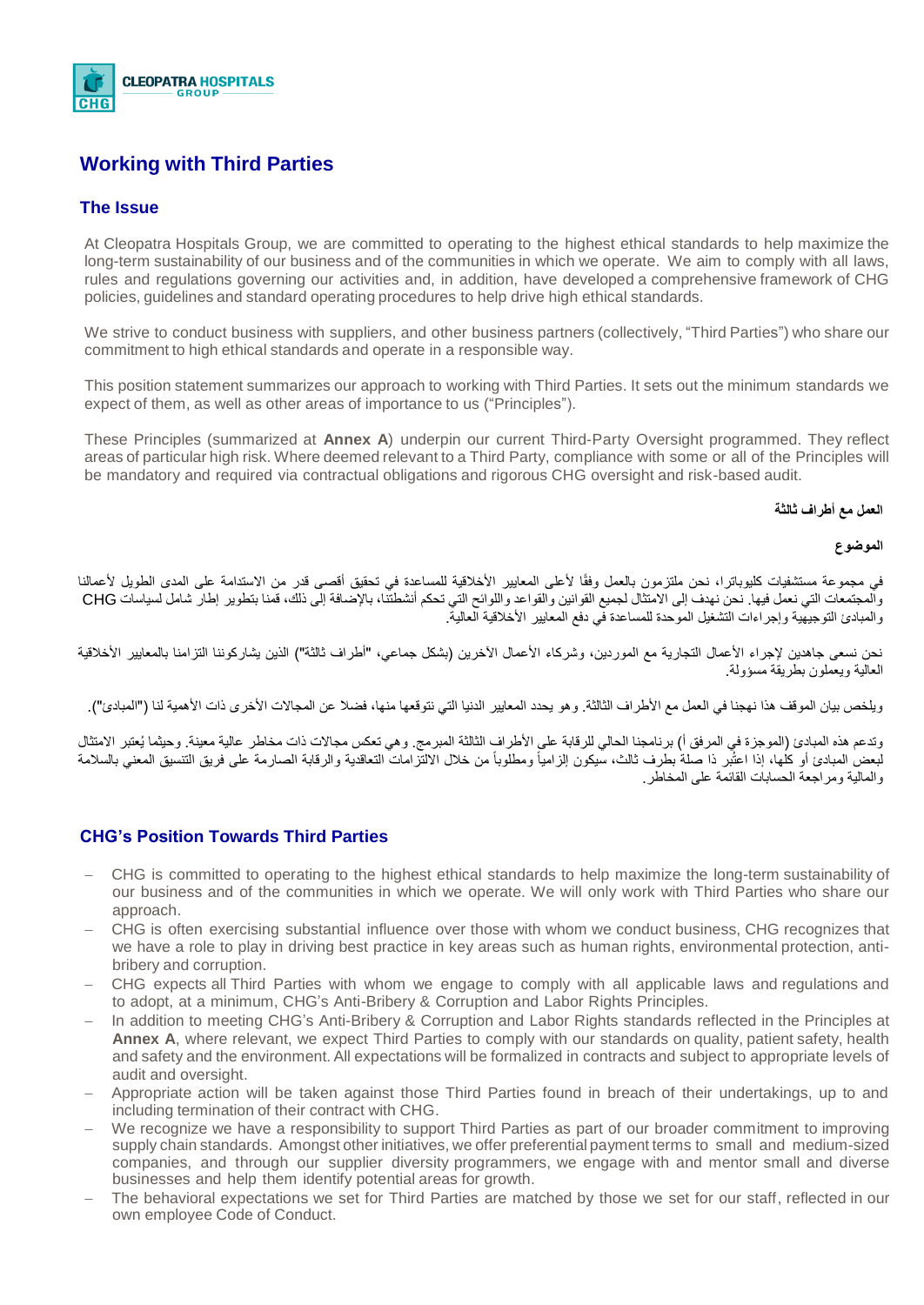

#### **موقف مجموعة مستشفيات كيلوباترا تجاه األطراف الثالثة**

- تلتزم CHG بالعمل وفقًا لأعلى المعايير الأخلاقية للمساعدة في تحقيق أقصى قدر من الاستدامة على المدى الطويل لأعمالنا والمجتمعات التي نعمل فيها. سوف نعمل فقط مع األطراف الثالثة التي تشاركنا نهجنا.
- غالباً ما تمارس CHG نفوذاً كبيراً على أولئك الذين نمارس معهم أعمالاً تجارية، وتدرك CHG أن لدينا دوراً نؤديه في دفع أفضل الممارسات في مجالات رئيسية مثل حقوق اإلنسان وحماية البيئة ومكافحة الرشوة والفساد.
- تتوقع CHG من جميع األطراف الثالثة التي ننخرط معها االمتثال لجميع القوانين واللوائح المعمول بها واعتماد مبادئ مكافحة الرشوة والفساد وحقوق العمل في CHGكحد أدنى.
- باإلضافة إلى تلبية معايير CHG لمكافحة الرشوة والفساد وحقوق العمل الواردة في المبادئ الواردة في المرفق A، حيثما كان ذلك مناسبا، نتوقع من األطراف الثالثة الامتثال لمعابيرنا بشأن الجودة وسلامة المرضى والصحة والسلامة والبيئة. وستتم إضفاء الطابع الرسمي على جميع التوقعات في العقود وإخضاعها لمستويات مناسبة من مراجعة الحسابات والرقابة.
	- سيتم اتخاذ اإلجراءات المناسبة ضد األطراف الثالثة التي يتبين أنها تنتهك تعهداتها، حتى وإلى إنهاء عقدها مع.CHG
- نحن ندرك أن لدينا مسؤولية لدعم األطراف الثالثة كجزء من التزامنا األوسع بتحسين معايير سلسلة التوريد. من بين المبادرات األخرى ، نقدم شروط دفع تفضيلية للشركات الصغيرة والمتوسطة الحجم ، ومن خلال مبرمجي تنوع الموردين لدينا ، نشارك ونوجه الشركات الصغيرة والمتنوعة ونساعدها على تحديد المجالات المحتملة للنمو.
	- التوقعات السلوكية التي وضعناها ألطراف ثالثة تقابلها تلك التي وضعناها لموظفينا ، والتي تنعكس في مدونة قواعد السلوك الخاصة بالموظفين لدينا.

## **Ensuring an Open Working Environment**

In addition to the Principles set out in **Annex A** which, where relevant, will be formalized in contractual terms, CHG encourages all Third Parties with whom we work to establish a culture which supports reporting of suspected violations of law, rules and regulations, as well as of unethical conduct. Specifically, Third Parties are encouraged to:

- − Enable their staff to report concerns or illegal activities in the workplace through formal reporting structures. These concerns should in turn be investigated, and if needed, corrective action should be taken.
- − Create an environment where staff concerns may be reported without fear of reprisal or retaliation. CHG may take action, in accordance with local laws, against any Third Party who threatens, or engages in retaliation or harassment of any person who has reported, or is considering reporting, a concern in good faith.

#### **ضمان بيئة عمل مفتوحة**

وباإلضافة إلى المبادئ الواردة في المرفق A، التي سيجري إضفاء الطابع الرسمي عليها، عند االقتضاء، من الناحية التعاقدية، تشجع مجموعة مستشفيات كيلوباترا جميع الأطراف الثالثة التي نعمل معها على إرساء ثقافة تدعم الإبلاغ عن الانتهاكات المشتبه فيها للقانون والقواعد والأنظمة، فضلا عن السلوك غير الأخلاقي. وعلى وجه التحديد، تُش َّجع األطراف الثالثة على ما يلي:

- تمكين موظفيها من اإلبالغ عن الشواغل أو األنشطة غير المشروعة في مكان العمل من خالل هياكل اإلبالغ الرسمية. وينبغي التحقيق في هذه الشواغل بدورها، وإذا لزم الأمر، ينبغي اتخاذ إجراءات تصحيحية.
- تهيئة بيئة يمكن فيها اإلبالغ عن شواغل الموظفين دون خوف من االنتقام أو االنتقام .يجوز للجنة العمل في اتخاذ إجراءات، وفقا للقوانين المحلية، ضد أي طرف ثالث يهدد، أو يشارك في االنتقام أو التحرش من أي شخص أبلغ، أو يفكر في اإلبالغ، مصدر قلق بحسن نية.

## **CHG Support of Open and Non-Retaliatory Engagement**

All employees of Third Parties are encouraged to report suspected violations of law, rules and regulations related to their work with CHG, including fraud, either through their own internal reporting channels' online at [Whistleblowing@cleohc.com,](mailto:Whistleblowing@cleohc.com) [Th](http://www.gsk.com/speakup)is includes reporting misconduct by CHG staff (including contingency workers) with whom they do business. CHG is committed to non-retaliation and will maintain, as appropriate, confidentiality and anonymity with respect to all disclosures.

#### **دعم مجموعة مستشفيلت كيلوباترا للمشاركة المفتوحة وغير االنتقامية**

يتم تشجيع جميع موظفي األطراف الثالثة على اإلبالغ عن االنتهاكات المشتبه فيها للقانون والقواعد واللوائح المتعلقة بعملهم مع CHG ، بما في ذلك االحتيال ، إما من خالل قنوات الإبلاغ الداخلية الخاصة بهم متاحة على الإنترنت فيWhistleblowing@cleohc.com ، وهذا يشمل الإبلاغ عن سوء السلوك من قبل موظفي CHG (بما في ذلك عمال الطوارئ) الذين يتعاملون معهم. وتلتزم اللجنة بعدم الانتقام وستحافظ، على السرية وعدم الكشف عن هويتها فيما يتعلق بجميع عمليات الكشف.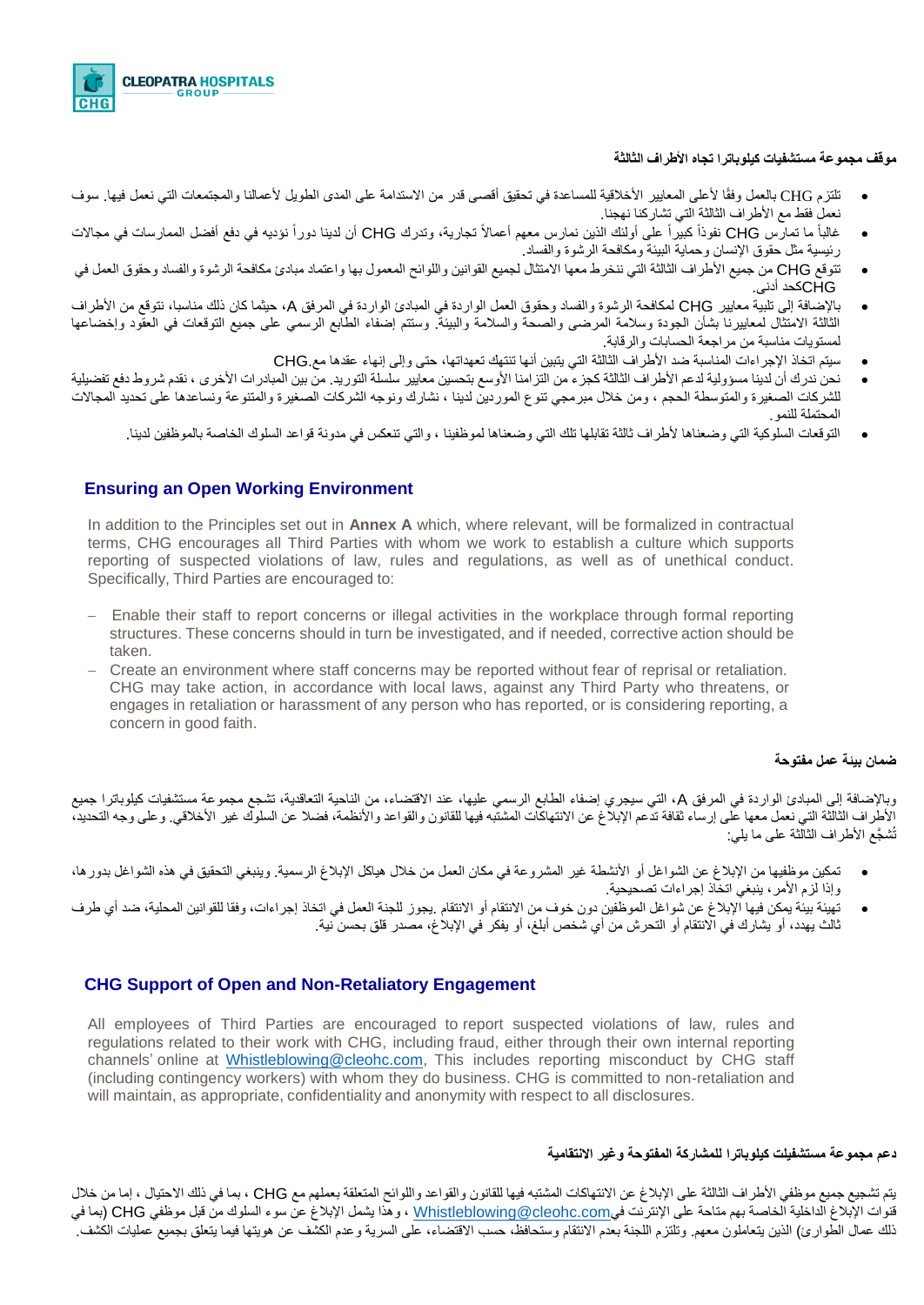

## **Support for Third Parties**

While we expect certain standards of Third Parties with whom we work, we also recognize we have a responsibility to support them as part of our broader commitment to improving supply chain standards.

#### **دعم األطراف الثالثة**

وفي حين أننا نتوقع معايير معينة للأطراف الثالثة التي نعمل معها، فإننا ننتح أننا نتحمل مسؤولية دعمها كجزء من التزامنا الأوسع بتحسين معايير سلسلة التوريد .

## **CHG Expectations of our own Staff**

CHG has its own employee Code of [Conduct](https://www.gsk.com/media/3644/code-of-conduct-2017-english.pdf) setting out the fundamental standards to be followed by CHG staff in their everyday interactions on behalf of the company, including engagement with Third Parties.

The Code covers a range of key behaviors expected of our staff but the following standards relating to conflicts of interest and acceptance of entertainment and gifts by CHG staff are particularly relevant to our work with Third Parties.

- − Conflicts of Interest: CHG expects all staff to be free from actual or potential conflicts of interest. A conflict of interest occurs whenever the prospect of direct or indirect personal gain may influence or appear to influence their judgment or actions while conducting CHG business.
- − Acceptance of Entertainment & Gifts: Conducting business may involve occasional business-related entertainment or exchanges of gifts of nominal value. CHG guidelines provide standards and limitations governing the acceptance of entertainment and gifts from any person, organization, or agency related to, or associated with, CHG's business activities. Specifically:
	- $\geq$  CHG staff may accept entertainment when it is lawful and ethical, occasional, customary and reasonable in value, and meets a CHG business need or requirement (not just for employee personal well-being or use).
	- $\geq$  CHG staff may generally accept gifts of nominal value (e.g., pens, mugs, calendars, etc.) when such gifts are infrequent and customary in a business relationship.

Except as permitted above, CHG staff may not accept or solicit, directly or indirectly, from any Third Party, current or potential, any entertainment or gifts, including but not limited to the following:

- $>$  vacations
- $>$  cash payments
- $\geq$  cash equivalents (e.g., gift certificates or cheques)
- $\triangleright$  services
- $>$  loans (except as private individuals from banks or other financial institutions); or
- $\geq$  discounts (except those offered to CHG staff generally).

In all instances, exchange of business entertainment and gifts must not create, or be perceived to create, a conflict of interest with CHG's Values of Transparency, Integrity, Respect and Patient Focus.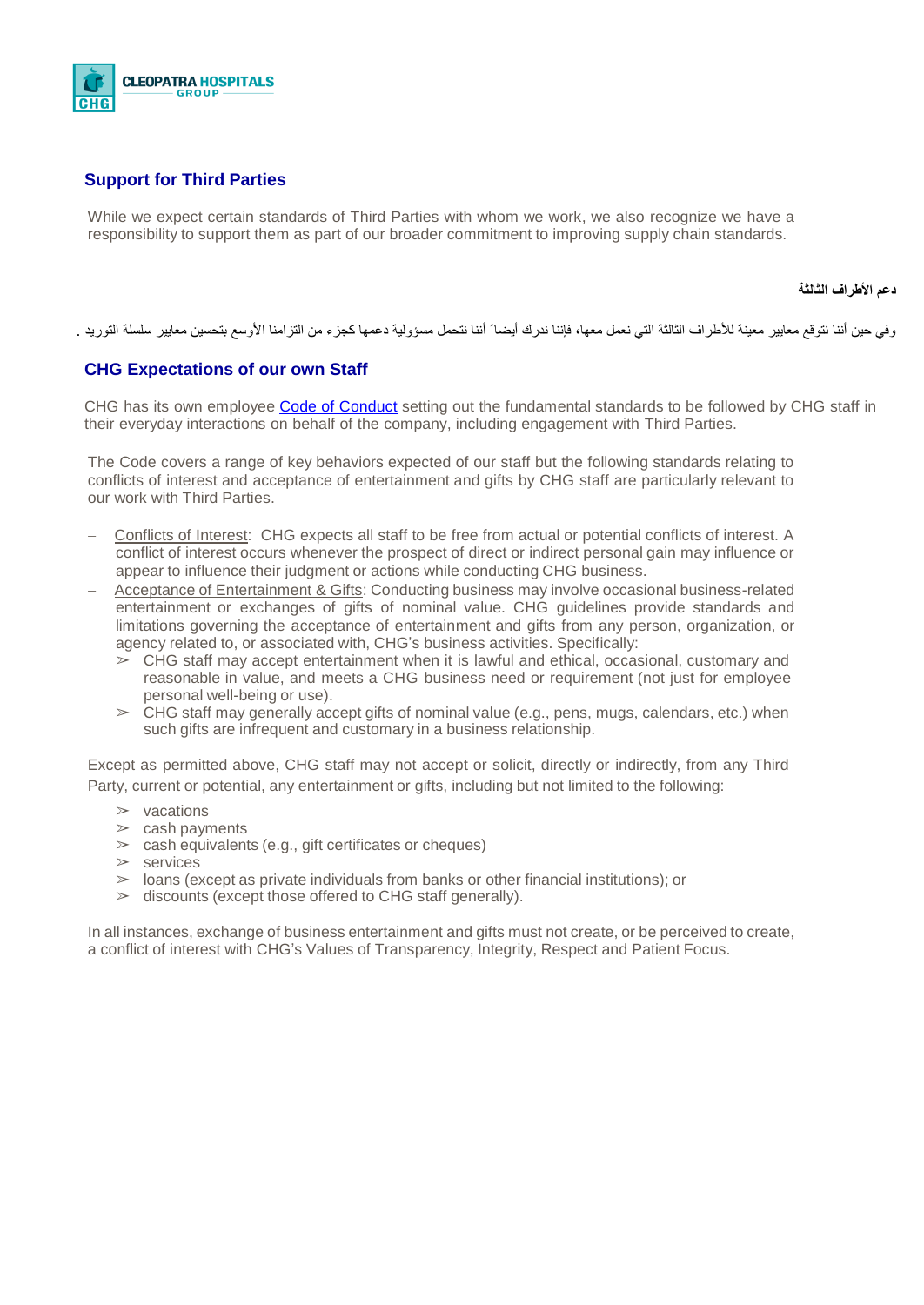

#### **توقعات CHG من موظفينا**

لدى CHG مدونة قواعد سلوك الموظفين الخاصة بها التي تحدد المعايير األساسية التي يجب اتباعها من قبل موظفي CHG في تفاعالتهم اليومية نيابة عن الشركة ، بما في ذلك المشاركة مع األطراف الثالثة.

تغطي المدونة مجموعة من السلوكيات الرئيسية المتوقعة من موظفينا ولكن المعايير التالية المتعلقة بتضارب المصالح وقبول الترفيه والهدايا من قبل موظفي CHG ذات صلة خاصة بعملنا مع األطراف الثالثة.

**تضارب المصالح:** تتوقع CHG أن يكون جميع الموظفين أحرا ًرا من تضارب المصالح الفعلي أو المحتمل. يحدث تضارب المصالح كلما كان احتمال تحقيق مكاسب شخصية مباشرة أو غير مباشرة قد يؤثر أو يبدو أنه يؤثر على حكمهم أو أفعالهم أثناء إجراء أعمال.CHG **قبول الترفيه والهدايا**: قد ينطوي إجراء الأعمال التجارية على الترفيه العرضي المرتبط بالأعمال التجارية أو تبادل الهدايا ذات القيمة الاسمية. توفر إرشادات CHG معايير وقيود تحكم قبول الترفيه والهدايا من أي شخص أو منظمة أو وكالة تتعلق بأنشطة أعمال CHG أو المرتبطة بها. تحديدا:

⇔قد يقبل موظفو CHG الترفيه عندما يكون قانونيًا وأخلاقيًا ، عرضيًا ، عرفيًا ومعقولة في القيمة ، ويلبي حاجة أو متطلبات الأعمال) CHG وليس فقط للموظف الرفاه الشخصي أو االستخدام.

⇔قد يقبل موظفو CHG بشكل عام هدايا ذات قيمة اسمية (على سبيل المثال، الأقلام والأكواب والتقويمات، وما إلى ذلك) عندما مثل هذه الهدايا نادرة ومعتادة في علاقة تجارية.

باستثناء ما هو مسموح به أعاله، ال يجوز لموظفي CHG قبول أو التماس، بشكل مباشر أو غير مباشر، من أي ثالث الطرف، الحالي أو المحتمل، أي ترفيه أو هدايا، بما في ذلك على سبيل المثال ال الحصر ما يلي:

> ⇐ العطالت ⇐ المدفوعات النقدية ⇐ مكافئات نقدية )مثل شهادات الهدايا أو الشيكات( ⇐ الخدمات ے القروض (باستثناء الأفراد من المصارف أو المؤسسات المالية الأخرى)؛ او ⇐ خصومات )باستثناء تلك المقدمة لموظفي CHG بشكل عام(.

في جميع الحاالت، يجب أال يخلق تبادل الترفيه التجاري والهدايا، أو أن يُنظر إليه على أنه يخلق، تضاربًا في المصالح مع قيم CHG للشفافية والنزاهة واالحترام وتركيز المريض.

### **Long Term Commitment**

CHG recognizes the importance of working with Third Parties who share our values and operate in a responsible and ethical manner; of exercising our significant influence over those Third Parties with whom we conduct business in an appropriate way; and of working with Third Parties in helping them to meet our standards. This commitment will take time and involves considerable resources; however, it is fundamental to our strategy and fully aligned with our values.

### **التزام طويل األجل**

تدرك CHG أهمية العمل مع الأطراف الثالثة التي تشاركنا قيمنا وتعمل بطريقة مسؤولة وأخلاقية. ممارسة نفوذنا الكبير على تلك الأطراف الثالثة التي نمارس معها الأعمال بطريقة مناسبة؛ والعمل مع أطراف ثالثة في مساعدتهم على الوفاء بمعاييرنا. وسيستغرق هذا الالتزام وقتا وينطوي على موارد كبيرة؛ ومع ذلك ، فمن الأساسي لاستراتيجيتنا ويتماشى تماما مع قيمنا.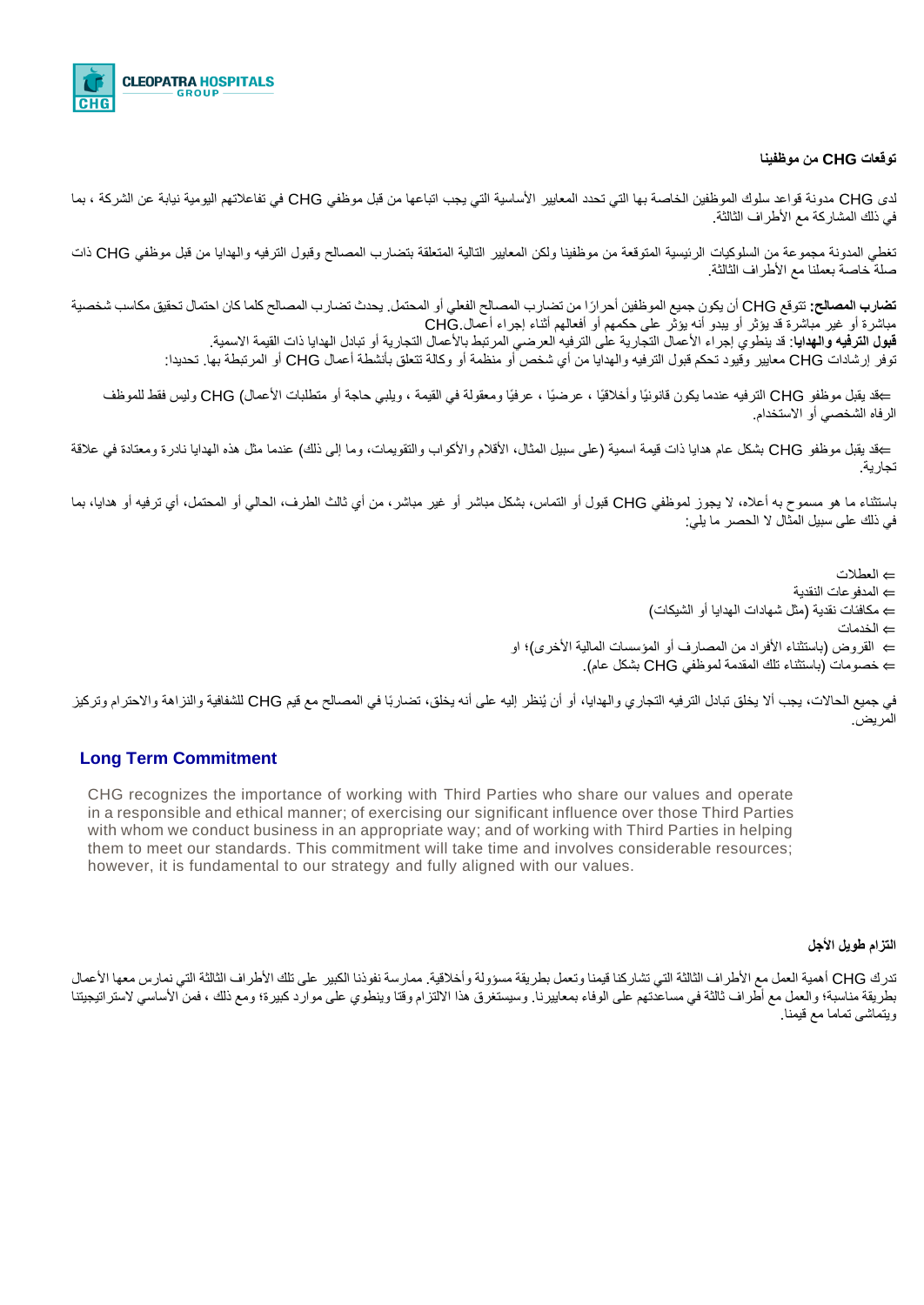

 **Annex A** مرفق أ

## **CHG Principles / CHG** مبادئ

## **1- Bribery and Corruption**

We have a zero-tolerance approach to bribery and corruption and expect all Third Parties with whom we work to act with absolute business integrity and in compliance with all relevant legislation. To this end, Third Parties will not, directly or indirectly, promise, offer, make, authorize, solicit or accept any financial or other advantage, to or from anyone to obtain or retain business or secure an improper advantage in the conduct of business. This rule applies regardless of whether they are government officials or work in a private sector entity. Financial or other advantage covers anything of value, including cash, gifts, services, job offers, loans, entertainment or hospitality.

For the avoidance of doubt, CHG prohibits all facilitation payments. These are unofficial, improper, small payments or gifts made to secure or expedite a routine action to which the payer is legally entitled.

#### **-1 الرشوة والفساد**

لدينا نهج عدم التسامح مطلقا مع الرشوة والفساد ونتوقع من جميع الأطراف الثالثة التي نعمل معها أن تتصرف بنزاهة تجارية مطلقة وامتثالا لجميع لتشريعات ذات الصلة. ولهذه الّغاية، لن تعد الأطراف الثالثة، بشكل مباشر أو تخير مباشرً، أو تقدم أو تأذن أو تطلب أو تقبل أي غيرها، أو إلى أي شخص للحصول على الأعمال التجارية أو الاحتفاظ بها أو تأمين ميزة غير سليمة في إدارة الأعمال. وتنطبق هذه القاعدة بغض النظر عما إذا كانوا مسؤولين حكوميين أو يعملون في كيان من كيانات القطاع الخاص. تغطي المزايا المالية أو غيرها أي شيء له قيمة، بما في ذلك النقد أو الهدايا أو الخدمات أو عروض العمل أو القروض أو الترفيه أو الضيافة.

## **2- Labor Rights**

We expect all our Third-Party partners to uphold the following workers' rights:

- $\geq$  Not using forced, bonded or indentured labor.
- $>$  Not using child labor; the employment of workers below the age of 18 should only occur in nonhazardous work and when young workers are above a country's legal age for employment or the age established for completing compulsory education.
- $\triangleright$  Providing a workplace free of harassment, discrimination and harsh or inhumane treatment.
- $\geq$  Complying with laws on working hours and employment rights, including minimum wages, overtime hours and mandated benefits.
- $\geq$  Allowing open communication, direct engagement, joining independent trade unions and freedom of association to resolve workplace and compensation issues.
- $\geq$  Providing a safe and healthy workplace.

We also expect Third Parties to take responsibility for controlling their own supply chain - encouraging compliance with labor rights by their own suppliers.

#### -2 **حقوق العمالة**

نتوقع من جميع شركائنا من الأطراف الثالثة دعم حقوق العمال التالية:

- عدم استخدام العمل القسري أو المستعبد أو المُنكر
- عدم استخدام عمالة الأطفال؛ يجب أن يتم توظيف العمال دون سن 1۸ عامًا فقط في غير العمل الخطر وعندما يكون العمال الشباب فوق السن القانونية في بلد ما للعمل أو
	- السن المقرر ة الستكمال التعليم اإللزامي.
	- توفير مكان عمل خال ٍ من التحرش والتمييز والمعاملة القاسية أو الالإنسانية.
	- الامتثال للقوانين المتعلقة بساعات العمل وحقوق العمل، بما في ذلك الحد الأدنى للأجور ، والعمل الإضافي الساعات والفوائد المقررة.
	- السماح بالتواصل المفتوح والمشاركة المباشرة واالنضمام إلى النقابات المستقلة والحرية من الجمعيات لحل قضايا مكان العمل والتعويض.
		- توفير مكان عمل آمن وصحي.

كما نتوقع من الأطراف الثالثة أن تتحمل مسؤولية التحكم في سلسلة التوريد الخاصة بها - مما يشجع على الامتثال لحقوق العمال من قبل مورديها.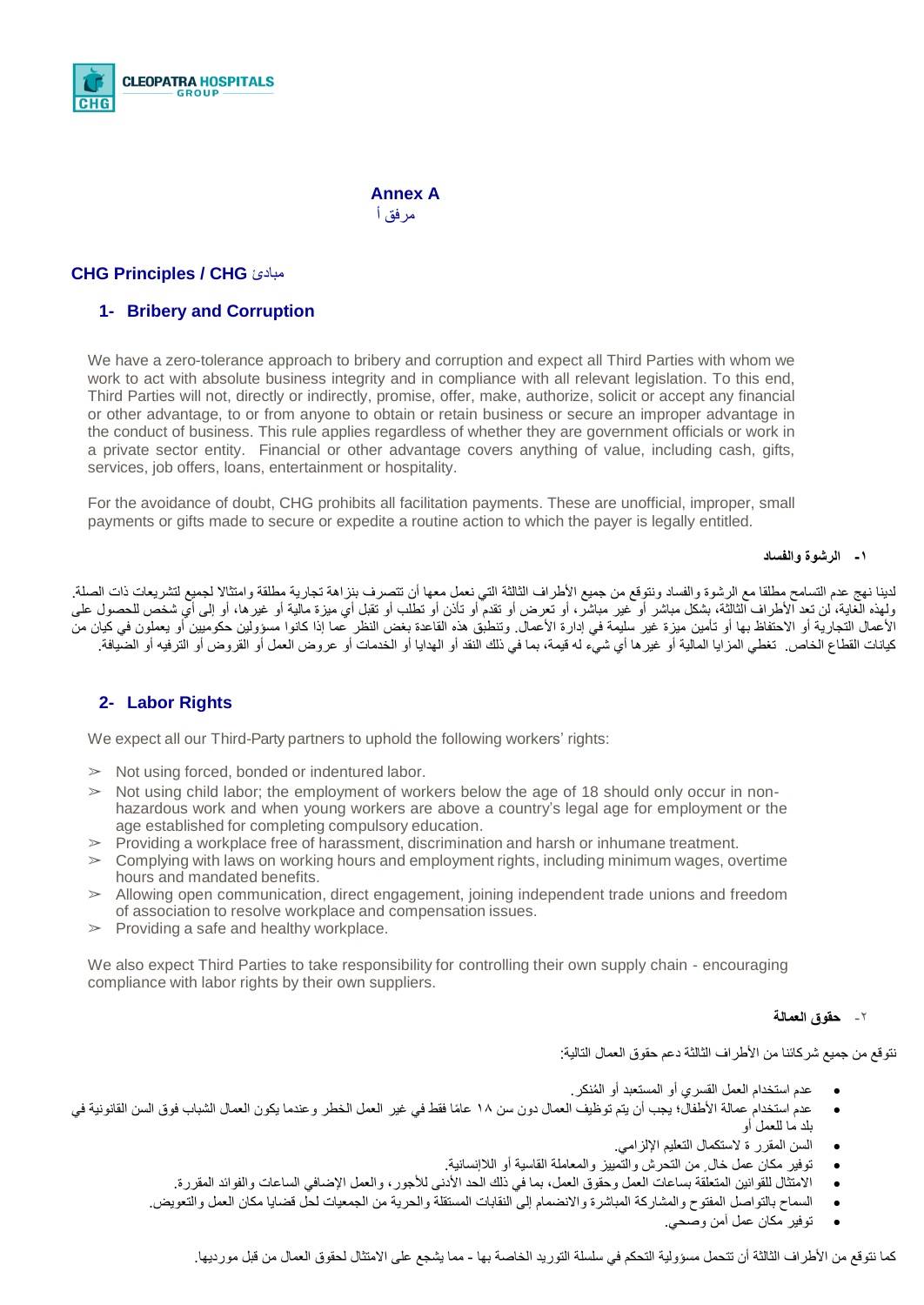

## **3- Confidential Information**

Information is one of our most valuable assets and we are committed to safeguarding CHG information and all information entrusted to us. Our Third Party partners will therefore, at all times, be expected to safeguard proprietary, confidential and personal information related to their work with CHG. Specifically:

- − External Communications: Third Parties will never communicate externally about CHG's prospects, performance or internal policies nor disclose inside information which could affect the price of CHG securities without proper authority. They will also be forbidden from making any public posting of confidential or proprietary information related to any aspect of CHG's business.
- Information Management: Third Parties will protect the confidentiality, integrity and availability of CHG information which they manage, store, transmit, or otherwise process. They will ensure this by implementing appropriate safeguards including policies, procedures, physical security and computer security controls.
- − Personal Information: Third Parties will protect the confidentiality and security of any Personally Identifiable Information they access or generate while working with CHG by ensuring implementation of appropriate safeguards and complying with applicable legislation. Use and disclosure of Personally Identifiable Information will be limited to those purposes for which it was received to ensure that individuals' privacy rights are protected.

#### **-3 سرية المعلومات**

المعلومات هي واحدة من أثمن أصولنا ونحن ملتزمون بحماية معلومات CHG وجميع المعلومات الموكلة إلينا. لذلك، يتوقع من شركائنا في الطرف الثالث، في جميع األوقات، حماية المعلومات الخاصة والسرية والشخصية المتعلقة بعملهم معCHG

ا**لاتصالات الخارجية**: لن تتواصل الأطراف الثالثة خارجياً بشأن آفاق شركة CHG أو أدائها أو سياساتها الداخليف عن المعلومات الداخلية التي يمكن أن تؤثر على سعر سندات CHG دون سلطة مناسبة. كما سيتم حظرها من نشر أي معلومات سرية أو خاصة تتعلق بأي جانب من جوانب أعمال.CHG

**إدارة المعلومات**: تقوم األطراف الثالثة بحماية سرية وسالمة وتوافر معلومات CHG التي تديرها أو تخزنها أو تنقلها أو تتم معالجتها بطريقة أخرى. وسيكفلون ذلك من خالل تنفيذ الضمانات المناسبة، بما في ذلك السياسات واإلجراءات واألمن المادي وضوابط أمن الحاسوب.

 •**المعلومات الشخصية:** تقوم األطراف الثالثة بحماية سرية وأمن أي معلومات شخصية تصل إليها أو تولدها أثناء العمل مع CHG من خالل ضمان تنفيذ الضمانات المناسبة واالمتثال للتشريعات المعمول بها. سيقتصر استخدام المعلومات الشخصية والكشف عنها على األغراض التي تم استالمها من أجلها لضمان حماية حقوق الخصوصية لألفراد.

## **4- Patient Safety and Care**

Ensuring that the rights, dignity and safety of patients are safeguarded is central to every decision we make. We therefore expect the following of all Third Parties with whom we work:

- − Adverse event reporting: Third Parties will be expected to report any safety concerns relating to any CHG product - no matter how minor - to our relevant company supply chain departments within 24 hours of initial awareness (or next working day if over a weekend).
- − Clinical Trial Standards: Third Parties will ensure that the rights of people taking part in any clinical research conducted on our behalf are protected, including through the informed consent process and procedures to protect patient privacy.

#### **-4 سالمة المرضى ورعايتهم**

إن ضمان حماية حقوق المرضى وكرامتهم وسالمتهم أمر أساسي لكل قرار نتخذه. ولذلك نتوقع ما يلي من جميع األطراف الثالثة التي نعمل معها:

اإلبالغ عن األحداث السلبية: يتوقع من األطراف الثالثة اإلبالغ عن أي مخاوف تتعلق بالسالمة تتعلق بأي منتج من منتجات - CHG مهما كانت طفيفة - إلى إدارات سلسلة التوريد ذات الصلة بالشركة في غضون ٢٤ ساعة من الوعي الأولي (أو يوم العمل التالي إذا كان خلال عطلةٌ نهاية الأسبوع). معايير التجارب السريرية: ستصمن الأطراف الثالثة حماية حقوق الأشخاص الذين يشاركون في أي بحث سريري يتم إجراؤه نيابة عنا، بما في ذلك من خلال عملية الموافقة المستنيرة وإجراءات حماية خصوصية المريض.

## **5- Marketing and Promotional Practices**

CHG is committed to responsible, principled and patient-center promotional practices. Our approach conforms to high ethical, medical and scientific standards that are determined by law and regulation, promoted by industry associations and embraced by the company. We expect Third Parties interacting with healthcare professionals and healthcare organizations on our behalf to adhere to similarly high standards. These include, at a minimum, complying with all applicable ethical codes of practice, local industry codes, and legal and regulatory requirements.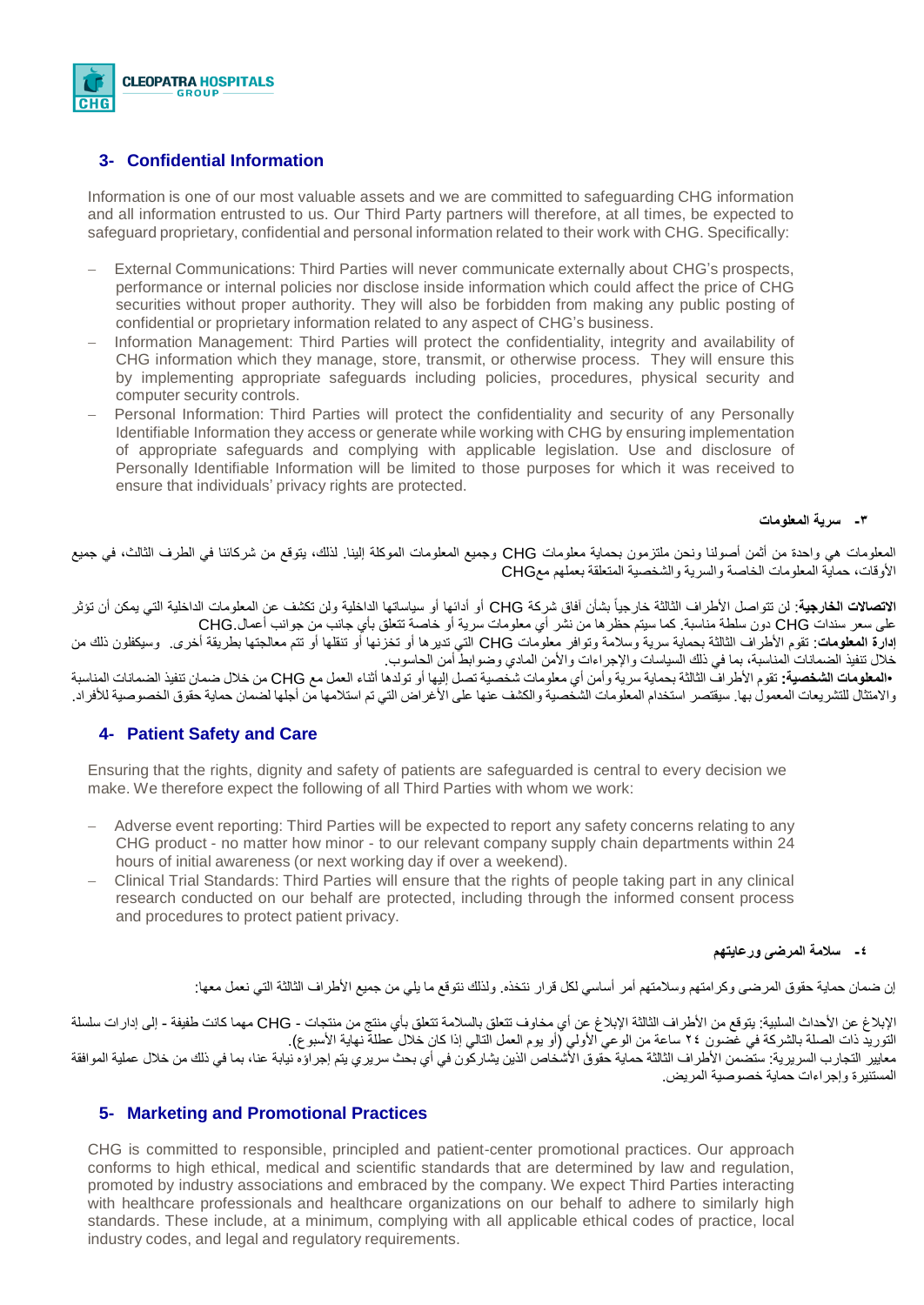#### -5 **الممارسات التسويقية والترويجية**



تلتزم CHG بالممارسات الترويجية المسؤولة والمبدئية والقانونية. يتوافق نهجنا مع المعايير الأخلاقية والطبية والعلمية العالية التي يحددها القانون والتنظيم ، والترويج لها من قبل الجمعيات الصناعية واحتضانها من قبل الشركة. نتوقع من األطراف الثالثة التي تتفاعل مع المتخصصين في الرعاية الصحية ومنظمات الرعاية الصحية نيابة عنا الالتزام بمعايير عالية مماثلة. وتشمل هذه المدونات، كحد أدنى، الامتثال لجميع مدونات الممارسات الأخلاقية المنطبقة، ومدونات الصناعة المحلية، والمتطلبات القانونية والتنظيمية.

## **6- Health and Safety**

Ensuring that our staff and Third-Party employees with whom we partner stay safe, healthy and productive is a priority for CHG. We therefore expect our Third-Party partners to build healthy, high performing and safe working environments by:

- Providing a safe workplace and taking steps to ensure the physical and mental well-being of workers.
- Ensuring compliance with all relevant health and safety and environmental laws, regulations, permits, licenses, information registrations and restrictions.
- − Implementing an environment, health and safety risk management process with clearly defined accountabilities for maintaining it.
- Providing sufficient resources, training, physical infrastructure and engineering controls necessary to protect people, the environment and local communities from harm.
- − Minimizing and seeking to reduce exposure of workers and communities to hazardous physical, chemical and biological agents under normal, abnormal and emergency operating conditions.
- − Providing relevant information, education and training to workers so they are able to understand the hazards, risks and control measures associated with their job.
- − Identifying and practicing responses to a range of foreseeable emergencies based on the hazards and risks associated with operations.
- Ensuring early detection of fire, safe evacuation of people, and prompt action to minimize damage to the local environment and communities.

#### **-7الصحة والسالمة**

إن ضمان بقاء موظفينا وموظفي الطرف الثالث الذين نتشارك معهم آمنين وأصحاء ومنتجين هو أولوية لـ .CHG لذلك نتوقع من شركائنا من الأطراف الخارجية بناء بيئات عمل صحية و عالية الأداء وآمنة من خلال:

- توفير مكان عمل آمن واتخاذ خطوات لضمان السالمة البدنية والعقلية للعمال.
- ضمان االمتثال لجميع القوانين واللوائح والتصاريح والتراخيص وتسجيل المعلومات والقيود ذات الصلة بالصحة والسالمة والبيئة.
	- تنفيذ عملية إلدارة المخاطر المتعلقة بالبيئة والصحة والسالمة مع مساءلة محددة بوضوح للحفاظ عليها.
- توفير ما يكفي من الموارد والتدريب والبنية التحتية المادية والضوابط الهندسية الالزمة لحماية الناس والبيئة والمجتمعات المحلية من الأذى.
- التقليل إلى أدنى حد من تعرض العمال والمجتمعات المحلية للعوامل الفيزيائية والكيميائية والبيولوجية الخطرة في ظروف تشغيل طبيعية وغير طبيعية وطارئة والسعي إلى الحد منها.
	- توفير المعلومات والتعليم والتدريب ذات الصلة للعمال حتى يتمكنوا من فهم المخاطر والمخاطر وتدابير الرقابة المرتبطة بعملهم.
		- تحديد وممارسة االستجابات لمجموعة من حاالت الطوارئ المتوقعة استنادا إلى المخاطر والمخاطر المرتبطة بالعمليات.
- ضمان الكشف المبكر عن الحرائق، واإلجالء اآلمن لألشخاص، واتخاذ إجراءات فورية لتقليل األضرار التي تلحق بالبيئة والمجتمعات المحلية إلى أدنى حد.

## **8- Animal Welfare**

We believe we have a moral responsibility to ensure the welfare and good treatment of animals in our care. We have a company-wide policy that covers the standards we apply and we expect our Third Parties to adhere to similarly high standards, aligned with the following principles:

- Legal Compliance: complying with all relevant statutes, legislation, regulations and guidelines for the care, welfare and ethical treatment of animals in the country where the studies or services are being performed.
- Good Husbandry: ensuring that, at a minimum, all animals in their care are given access to food, water and housing appropriate to their needs, as set out in our Core Principles.
- Professional care: ensuring humane care and a programme of veterinary care by appropriately trained staff.
- Pain Management: taking measures to minimize any pain or distress to animals under their care.
- Ethical Oversight: reviewing study designs, their scientific relevance and purpose, through an institutional ethical review process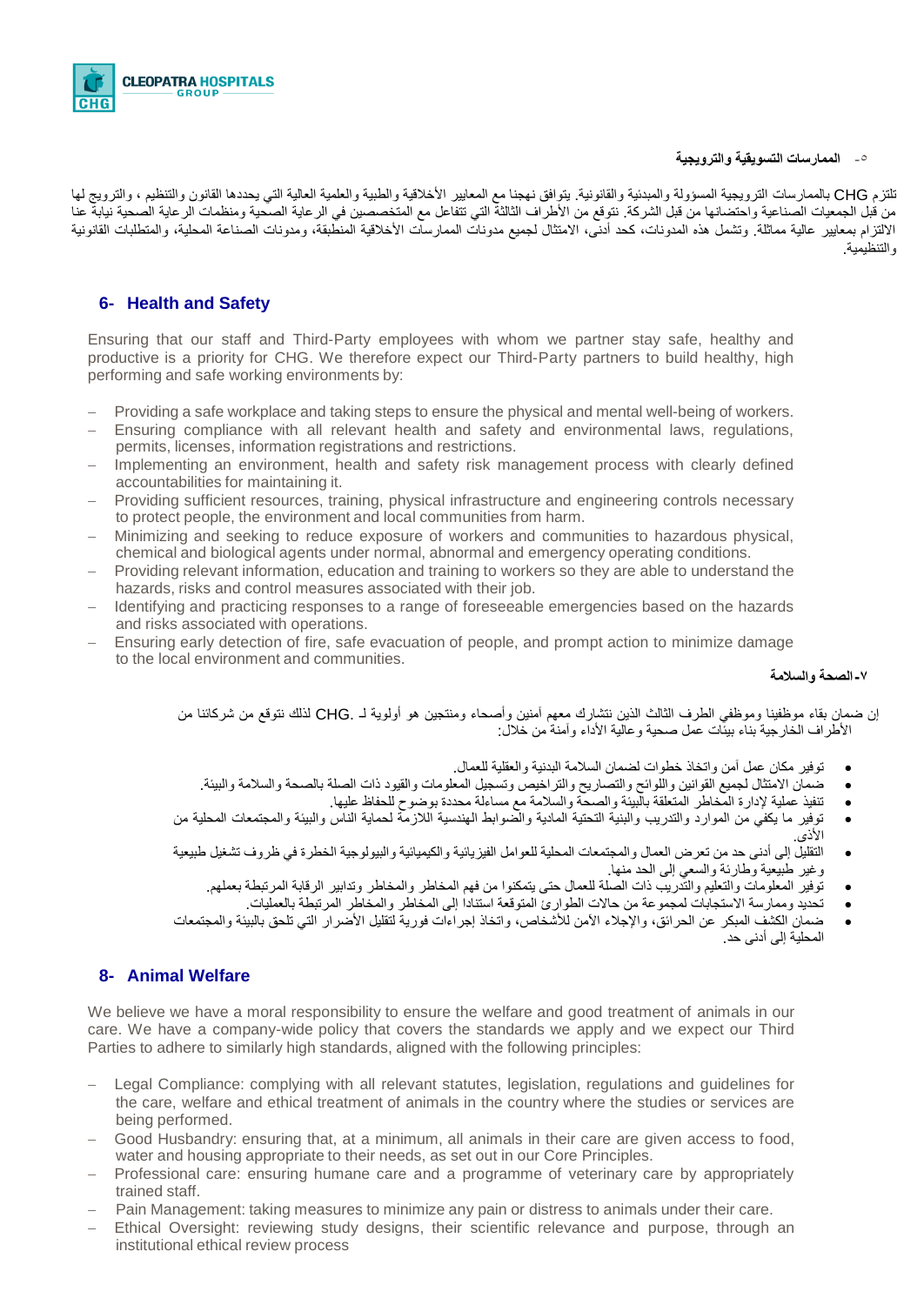

#### **-9رعاية الحيوان**

ونحن نعتقد أن لدينا مسؤولية أخلاقية لضمان رفاهية الحيوانات في رعايتنا وحسن معاملتها. لدينا سياسة على مستوى الشركة تغطي المعايير التي نطبقها ونتوقع من أطرافنا الثالثة الالتزام بمعايير عالية مماثلة ، تتماشى مع المبادئ التالية:

> ا**المتثال القانوني**: االمتثال لجميع القوانين والتشريعات واللوائح والمبادئ التوجيهية ذات الصلة لرعاية الحيوانات ورفاهها ومعالجتها األخالقية في البلد الذي تجري فيه الدراسات أو الخدمات. **تربية جيدة**: ضمان حصول جميع الحيوانات التي تقدم الرعاية لديها، كحد أدنى، على الغذاء والماء والسكن المناسب الحتياجاتها، على النحو المبين في مبادئنا الأساسية. **الرعاية المهنية:** ضمان الرعاية اإلنسانية وبرنامج الرعاية البيطرية من قبل موظفين مدربين تدريبا مناسبا. **ادارة األلم:** اتخاذ تدابير لتقليل أي ألم أو محنة للحيوانات تحت رعايتها. **الرقابة األخالقية:** استعراض تصاميم الدراسة وأهميتها العلمية وهدفها، من خالل عملية استعراض أخالقية مؤسسية

#### **10- Environmental Protection**

We are committed to reducing the environmental impact of our operations and our products. This commitment extends beyond our direct operations to include our entire value chain, which is why we work closely with Third Parties on identifying ways we can reduce our collective environmental impact. Third Parties are critical partners in achieving our sustainability goals and effective collaboration is central to that success. We therefore expect our Third-Party partners to:

- − Operate in an environmentally responsible way: conserving natural and other resources (carbon, forests, fresh water etc) and minimizing their impact on the surrounding communities, local and global environments.
- − Operate in a transparent way: disclosing data requested by CHG relating to all aspects of environment, and using continuous improvement techniques to support CHG's value chain environmental goals.
- − Ensure the safe management of materials and waste: appropriately reducing, managing, controlling and treating prior to release into the environment any waste, waste water or emissions with the potential to adversely impact human health or the environment

#### **-8حماية البيئة**

- نحن ملتزمون بالحد من التأثير البيئي لعملياتنا ومنتجاتنا. ويمتد هذا الالتزام إلى ما هو أبعد من عملياتنا المباشرة ليشمل سلسلة القيمة بأكملها، ولهذا السبب نعمل بشكل وثيق مع األطراف الثالثة على تحديد الطرق التي يمكننا من خاللها الحد من تأثيرنا البيئي الجماعي. األطراف الثالثة هي شركاء حاسمون في تحقيق أهداف الاستدامة لدينا والتعاون الفعال أمر أساسي لهذا النجاح. لذلك نتوقع من شركائنا من الأطراف الخارجية ما يلي:
- **العمل بطريقة مسؤولة بيئيا:** الحفاظ على الموارد الطبيعية وغيرها من الموارد )الكربون والغابات والمياه العذبة وما إلى ذلك( وتقليل تأثيرها على المجتمعات المحلية المحيطة والبيئات المحلية والعالمية.
- **العمل بطريقة شفافة:** الكشف عن البيانات التي تطلبها CHG فيما يتعلق بجميع جوانب البيئة، واستخدام تقنيات التحسين المستمر لدعم األهداف البيئية لسلسلة القيمة في.CHG
- **ضمان اإلدارة اآلمنة للمواد والنفايات**: الحد بشكل مناسب من أي نفايات أو مياه مبذورة أو انبعاثات يمكن أن تؤثر سلباً على صحة اإلنسان أو البيئة وإدارتها ومراقبتها ومعالجتها قبل إطلاقها في البيئة